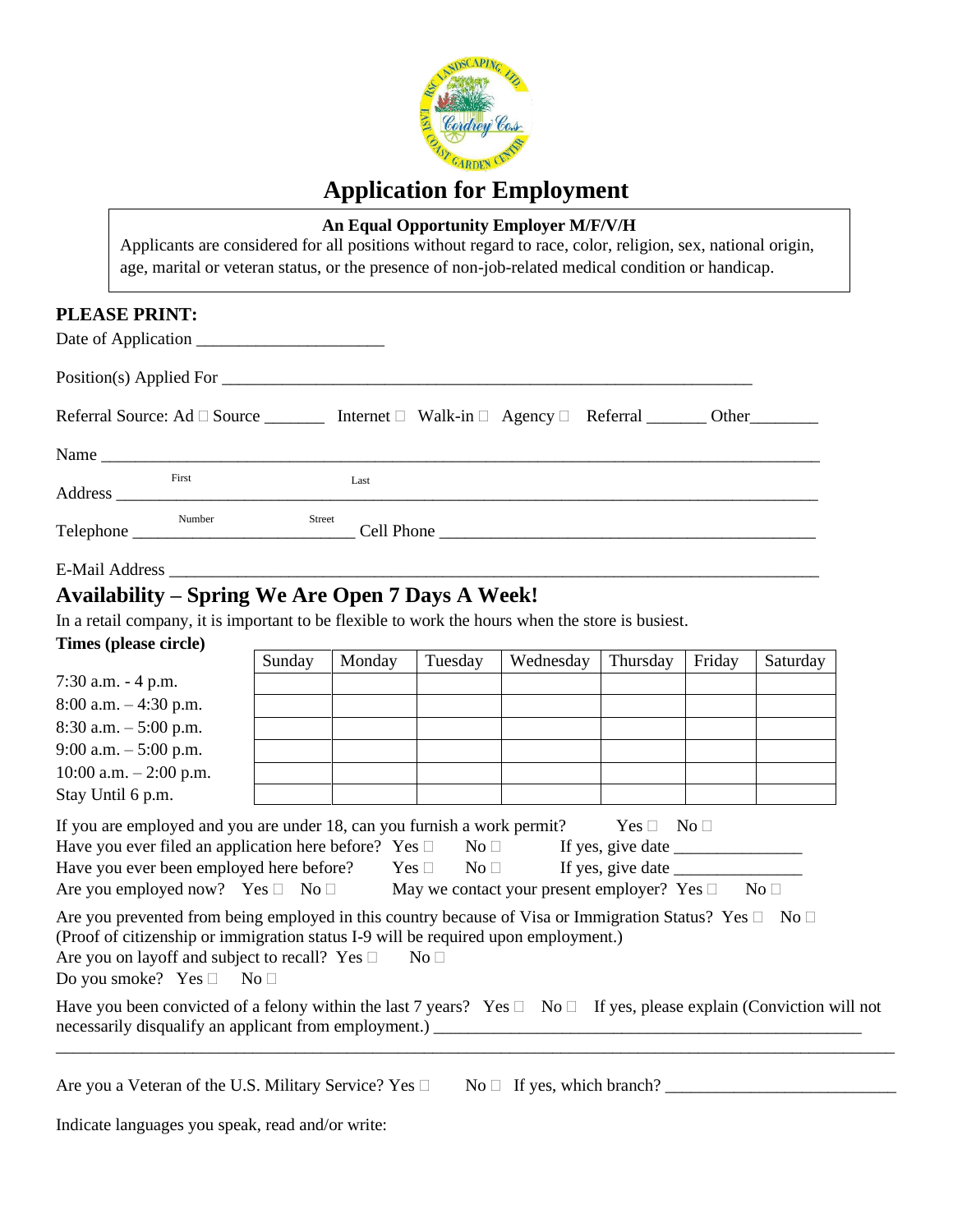#### **Employment Experience**

Start with you present or last job, include military service assignments, and volunteer activities. Exclude organization names which indicate race, color, religion, sex, or national origin.

| Employer           | Telephone | Date Employed               | Work Performed |
|--------------------|-----------|-----------------------------|----------------|
| Address            |           | From<br>To                  |                |
| Job Title          |           | <b>Hourly Rate/Salary</b>   |                |
| Supervisor & Title |           | <b>Starting</b><br>Ending   |                |
| Reason for Leaving |           |                             |                |
|                    |           |                             |                |
| Employer           | Telephone | Date Employed               | Work Performed |
| Address            |           | To<br>From                  |                |
| Job Title          |           | Hourly Rate/Salary          |                |
| Supervisor & Title |           | <b>Starting</b><br>Ending   |                |
| Reason for Leaving |           |                             |                |
|                    |           |                             |                |
| Employer           | Telephone | Date Employed               | Work Performed |
| Address            |           | From<br>To                  |                |
| Job Title          |           | Hourly Rate/Salary          |                |
| Supervisor & Title |           | Ending<br><b>Starting</b>   |                |
| Reason for Leaving |           |                             |                |
|                    |           |                             |                |
| Employer           | Telephone | Date Employed               | Work Performed |
| Address            |           | $\operatorname{To}$<br>From |                |
| Job Title          |           | Hourly Rate/Salary          |                |
| Supervisor & Title |           | <b>Starting</b><br>Ending   |                |
| Reason for Leaving |           |                             |                |
|                    |           |                             |                |

If you need any additional space, please continue on a separate sheet of paper.

What are your hourly rate or salary requirements? \_\_\_\_\_\_\_\_\_\_\_\_\_\_\_\_\_\_\_\_\_\_\_\_\_\_\_\_\_\_

Provide the name, address and telephone number of two references who are not related to you and are not previous employers. \_\_\_\_\_\_\_\_\_\_\_\_\_\_\_\_\_\_\_\_\_\_\_\_\_\_\_\_\_\_\_\_\_\_\_\_\_\_\_\_\_\_\_\_\_\_\_\_\_\_\_\_\_\_\_\_\_\_\_\_\_\_\_\_\_\_\_\_\_\_\_\_\_\_\_\_\_\_\_\_\_\_\_\_\_\_\_\_

\_\_\_\_\_\_\_\_\_\_\_\_\_\_\_\_\_\_\_\_\_\_\_\_\_\_\_\_\_\_\_\_\_\_\_\_\_\_\_\_\_\_\_\_\_\_\_\_\_\_\_\_\_\_\_\_\_\_\_\_\_\_\_\_\_\_\_\_\_\_\_\_\_\_\_\_\_\_\_\_\_\_\_\_\_\_\_\_\_\_\_\_\_\_\_\_\_\_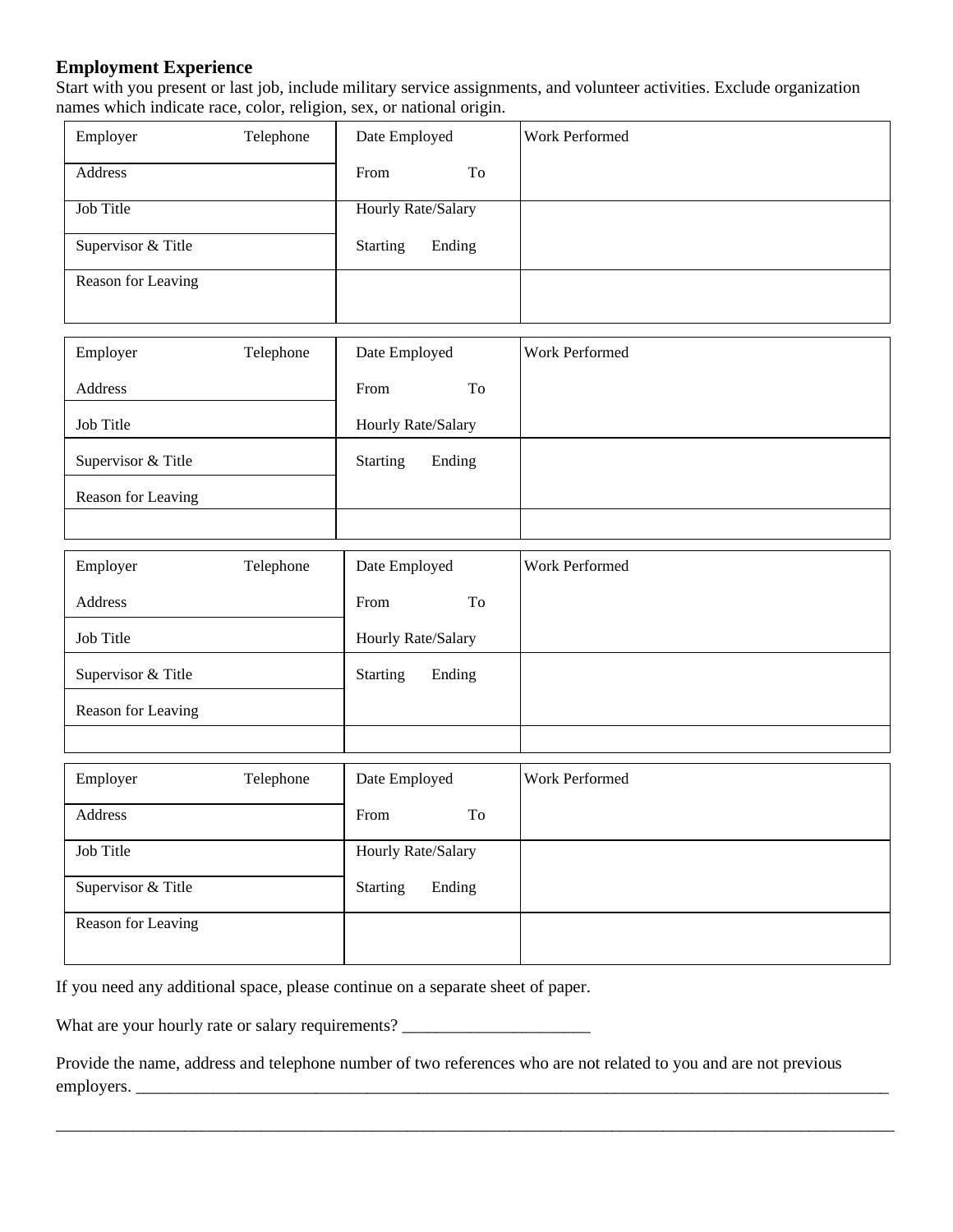## **Education**

|                             | Elementary |       |  | High School |  |    | College/University |    |  | Graduate/Professional |  |                |  |  |  |  |
|-----------------------------|------------|-------|--|-------------|--|----|--------------------|----|--|-----------------------|--|----------------|--|--|--|--|
| School Name (s)             |            |       |  |             |  |    |                    |    |  |                       |  |                |  |  |  |  |
| Years completed: circle     | 4          | 5 6 7 |  | -8          |  | 10 |                    | 12 |  |                       |  | $\overline{4}$ |  |  |  |  |
| Diploma/Degree              |            |       |  |             |  |    |                    |    |  |                       |  |                |  |  |  |  |
| What course(s) of Study?    |            |       |  |             |  |    |                    |    |  |                       |  |                |  |  |  |  |
| What specialized training,  |            |       |  |             |  |    |                    |    |  |                       |  |                |  |  |  |  |
| apprenticeship, skills and  |            |       |  |             |  |    |                    |    |  |                       |  |                |  |  |  |  |
| extracurricular activities? |            |       |  |             |  |    |                    |    |  |                       |  |                |  |  |  |  |

Honors or awards received:

#### **Special Skills & Qualifications**

Summarize specialized skills and/or qualifications acquired from employment or other experience. Please include any additional information you feel may be helpful to us in considering your application.

\_\_\_\_\_\_\_\_\_\_\_\_\_\_\_\_\_\_\_\_\_\_\_\_\_\_\_\_\_\_\_\_\_\_\_\_\_\_\_\_\_\_\_\_\_\_\_\_\_\_\_\_\_\_\_\_\_\_\_\_\_\_\_\_\_\_\_\_\_\_\_\_\_\_\_\_\_\_\_\_\_\_\_\_\_\_\_\_\_\_\_\_\_\_\_\_\_\_

\_\_\_\_\_\_\_\_\_\_\_\_\_\_\_\_\_\_\_\_\_\_\_\_\_\_\_\_\_\_\_\_\_\_\_\_\_\_\_\_\_\_\_\_\_\_\_\_\_\_\_\_\_\_\_\_\_\_\_\_\_\_\_\_\_\_\_\_\_\_\_\_\_\_\_\_\_\_\_\_\_\_\_\_\_\_\_\_\_\_\_\_\_\_\_\_\_\_

\_\_\_\_\_\_\_\_\_\_\_\_\_\_\_\_\_\_\_\_\_\_\_\_\_\_\_\_\_\_\_\_\_\_\_\_\_\_\_\_\_\_\_\_\_\_\_\_\_\_\_\_\_\_\_\_\_\_\_\_\_\_\_\_\_\_\_\_\_\_\_\_\_\_\_\_\_\_\_\_\_\_\_\_\_\_\_\_\_\_\_\_\_\_\_\_\_\_

\_\_\_\_\_\_\_\_\_\_\_\_\_\_\_\_\_\_\_\_\_\_\_\_\_\_\_\_\_\_\_\_\_\_\_\_\_\_\_\_\_\_\_\_\_\_\_\_\_\_\_\_\_\_\_\_\_\_\_\_\_\_\_\_\_\_\_\_\_\_\_\_\_\_\_\_\_\_\_\_\_\_\_\_\_\_\_\_\_\_\_\_\_\_\_\_\_\_

\_\_\_\_\_\_\_\_\_\_\_\_\_\_\_\_\_\_\_\_\_\_\_\_\_\_\_\_\_\_\_\_\_\_\_\_\_\_\_\_\_\_\_\_\_\_\_\_\_\_\_\_\_\_\_\_\_\_\_\_\_\_\_\_\_\_\_\_\_\_\_\_\_\_\_\_\_\_\_\_\_\_\_\_\_\_\_\_\_\_\_\_\_\_\_\_\_\_

Indicate languages you speak, read and write and how well. Fluent? Fair? \_\_\_\_\_\_\_\_

List hobbies, sports, business or social activities in which you participate. (You may exclude those which indicate race, color, religion, sex, or national origin.) \_\_\_\_\_\_\_\_\_\_\_\_\_\_\_\_\_\_\_\_\_\_\_\_\_\_\_\_\_\_\_\_\_\_\_\_\_\_\_\_\_\_\_\_\_\_\_\_\_\_\_\_\_\_\_\_\_\_\_\_\_\_\_\_\_\_

Why do you believe you are suited for our company? Why would you choose us?

What are your goals? In what way(s) would this position support you to achieve your goals? \_\_\_\_\_\_\_\_\_\_\_\_\_\_\_\_\_\_\_\_\_\_\_

#### **Math Calculations**

In a retail company, it is important to be able to work well with numbers and cash. To demonstrate your ability in this area, please complete the following:

- 1. A customer bought 2 items that totaled \$87.58 and gave you a \$100 dollar bill. What change would you give the customer? 1.
- 2. If you received 2 dozen 6" terracotta pots and sold three of them the first day, how many pots are left? 2.
- 3. Two hundred customers came in to the store today and only one hundred of them made a purchase. What percentage of the 3. customers made a purchase today?

(Use the space below for your calculations.)